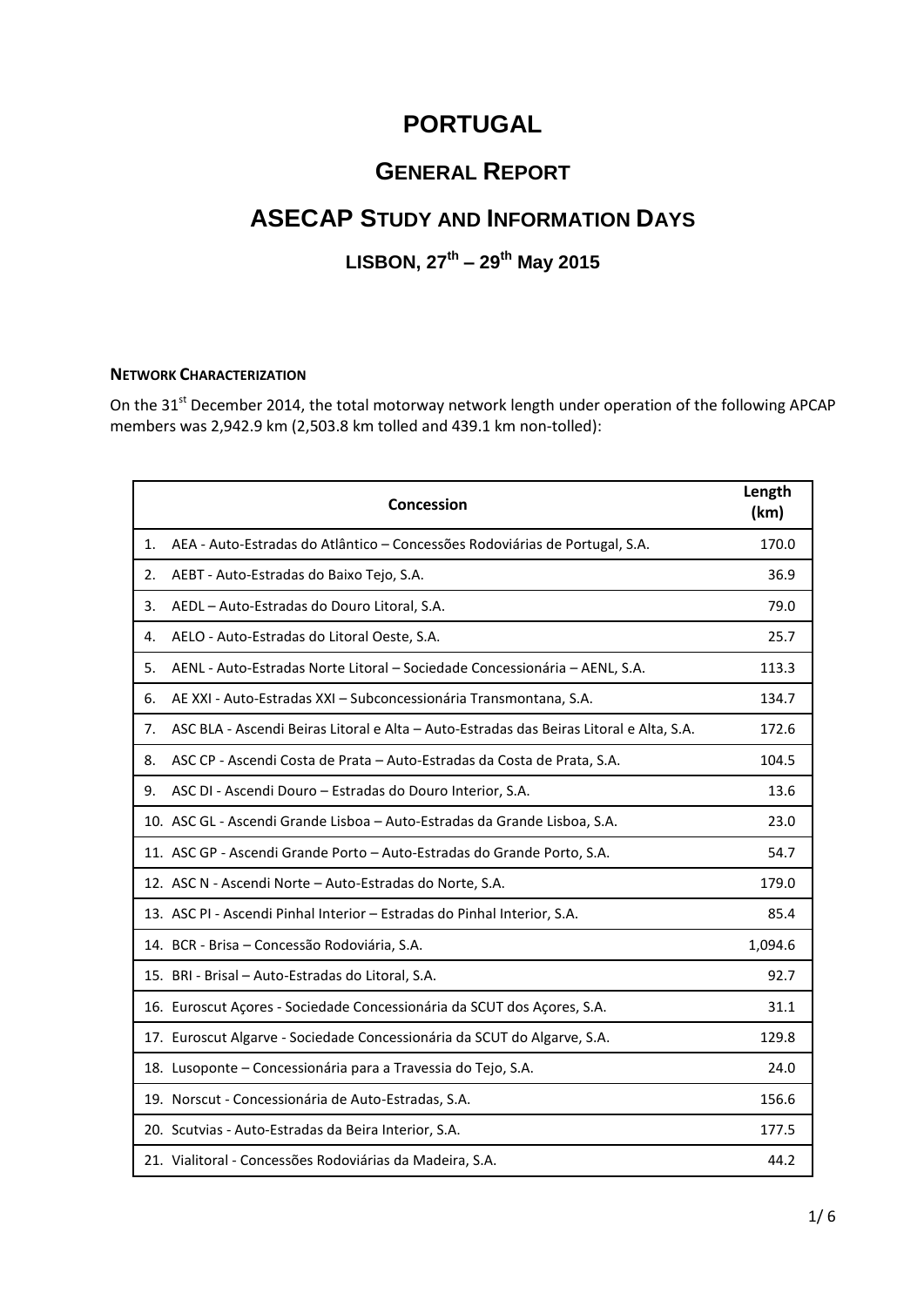## **SERVICES**

In a total of 172 toll plazas there are 1,286 lanes with 470 teletoll equipped lanes. On the 31<sup>st</sup> December 2014, there were 3,805,628 teletoll subscribers.

In terms of another services, the motorway network was equipped with 59 service areas, 2 rest areas, 90 restaurants and 7 hotels.

#### **INVESTMENTS**

The investments in 2014 reached an amount of € 59.2 million. This total includes € 27.8 million in new sections and € 31.4 million allocated to motorways in service (expansion works, rest areas and new facilities).

In 2015, an investment of € 309.7 million is foreseen as follows:

- € 249.3 million in new sections
- € 60.4 million in motorways in service

#### **TRAFFIC**

On the total network, the 2014 Average Annual Daily Traffic was 14,092 vehicles, distributed as follows:

Light vehicles: 13,174 (93.5%) Heavy vehicles: 918 (6.5%)

The circulation was 15,137 x  $10^6$  vehicles x km. The circulation growth in 2014 was 6.8%. The GDP growth in 2014 was 0.9%.

#### **TOLLS**

In 2014, the toll tariffs remained the same 2013 values. The average of toll tariffs was € 0.066/km for light vehicles and € 0.165/km for heavy vehicles. The earning average tariff HV/LV was 2.5.

#### **REVENUES**

The annual toll revenues in 2014 (excluding Ascendi Douro Interior, Euroscut Açores and Vialitoral) reached € 855.4 million, which means an increase of 5.3 % from 2013.

#### **SAFETY**

In 2014, 5,681 accidents occurred with 1,594 personal injury accidents. The number of fatal accidents was 41 with 44 dead.

| Indicator                     | 2014<br>( $N^{\circ}$ of accidents/10 <sup>9</sup> veh x km) | 2014/2013<br>(%) |
|-------------------------------|--------------------------------------------------------------|------------------|
| Personal injury accident rate | 105.3                                                        | -q               |
| Fatal accident rate           | 2.7                                                          | -4               |
| Dead rate                     | ን ዓ                                                          | -12              |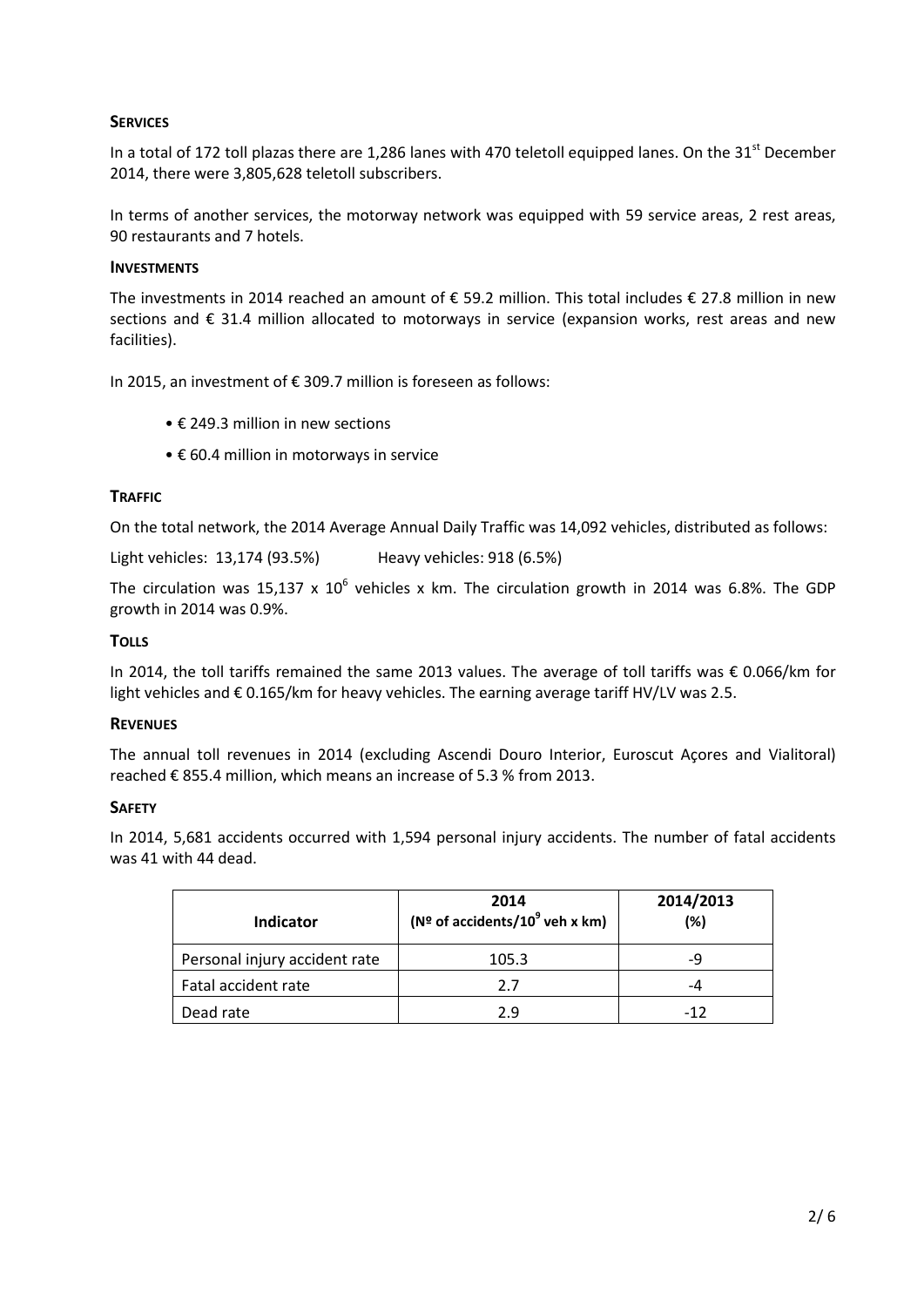### **MOTORWAYS CONCESSIONS IN PORTUGAL**

### *First Real Toll Concessions*

Brisa, Lusoponte and Auto-Estradas do Atlântico were the first real toll concessions in Portugal.

Since 1972, Brisa - Auto-Estradas de Portugal S.A. has played a key role in bringing Portugal's onceneglected transportation infrastructure up to date. The company, which holds the largest road concession granted by the Portuguese government, operates the country's main network of tolled motorways.

Since 1998, Lusoponte is the concessionaire of the highways crossings of the river Tagus in Lisbon (Vasco da Gama and April 25th Bridges) and Autoestradas do Atlântico is the concessionaire of the Oeste Region Concession. In 1999, the North Concession, connecting Vila do Conde, Braga and Guimarães, was awarded to Ascendi Norte.

| Concession                 | Length<br>(km) |
|----------------------------|----------------|
| Ascendi Norte              | 179.0          |
| Auto-Estradas do Atlântico | 170.0          |
| Brisa Concessão Rodoviária | 1,094.6        |
| Lusoponte                  | 24.O           |

## *New Real Toll Concessions*

From 1999 until 2007, some toll motorway tenders were launched by the Portuguese State, all foresaw a return to real tolls and an upfront payment to the State.

The risk allocation was also modified as expropriation risk was passed to the Concessionaire, namely due to the experience gathered from previous projects for which the State assumed far more compensations than initially expected.

Furthermore, two projects (Grande Lisboa and Douro Litoral) experimented a mix of greenfield and brownfield, requiring upgrading, operating and maintaining existing roads for a period of five years with no toll collection, combined with a thirty year concession for the new construction stretches with real toll.

| Concession    | Length*<br>(km) |
|---------------|-----------------|
| <b>Brisal</b> | 92.7            |
| Grande Lisboa | 23.0            |
| Douro Litoral | 79 N            |

\*Greenfield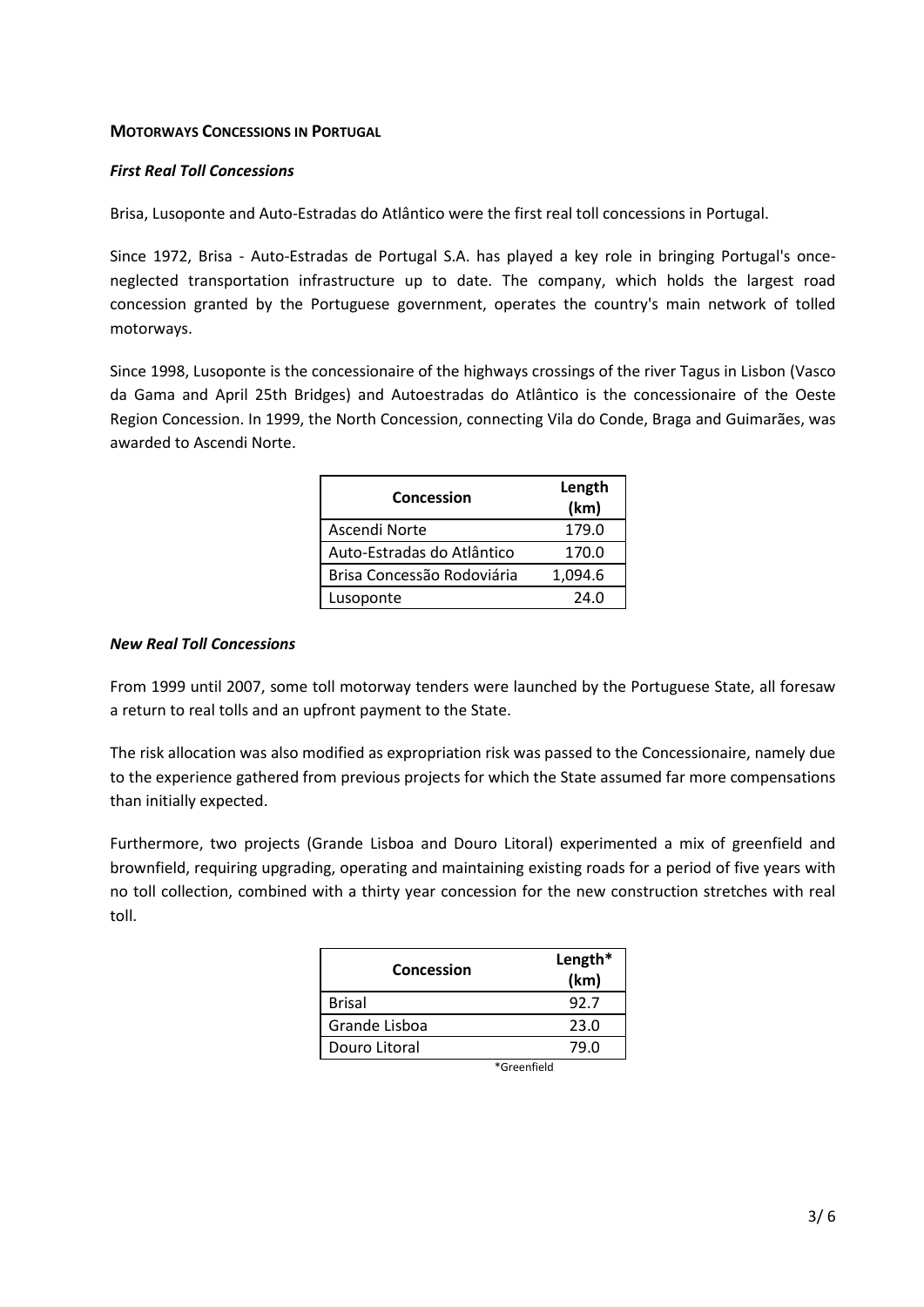## *The Subconcession Model and Mega State-Owned Concession*

In late 2007 and early 2008, the Portuguese toll road market underwent a major transformation, from the previous model where EP - Estradas de Portugal acted as National Authority and Grantor to a new model where EP acts as Concessionaire, leaving its previous role a new road regulator.

With this change, the whole state-owned road network was transformed into a 75 year road concession that is now responsible for all new tenders, as they would become its own Sub-Concessions.

The old paradigm changed: where the privates usually had to deal with traffic risk, those subconcessions (private) only collect tolls, by means of exclusively electronic toll collection, deliver them directly to EP and are rewarded by both operational service (traffic-related) and availability payments (fixed in time and value). In this new layout, the regulator acts both as a Grantor for Concessionaires both Public (EP) and Private.

## *The Availability Payment Model and the Sub-Concessions*

In 2007, together with important changes to the concession model for the road sector, EP issued a new set of tenders.

Revolutionizing the previous model, major changes were introduced to these new tenders, namely: (i) both brownfield and greenfield were now awarded for a thirty year period; (ii) only electronic toll collection; (iii) the revenues collected through tolls are delivered to EP – Estradas de Portugal, S.A.; (iv) the Concessionaire revenues are a mix of service (based on traffic levels assessed) and availability revenues.

| Concession           | Length*<br>(km) |  |
|----------------------|-----------------|--|
| Douro Interior       | 13.6            |  |
| Transmontana         | 134.7           |  |
| Baixo Tejo           | 36.9            |  |
| <b>Litoral Oeste</b> | 25.7            |  |
| Pinhal Interior      | 85.4            |  |
|                      | *Greenfield     |  |

The substantial number of projects awarded allowed the State to transfer most of the national road network to private subconcessionaires responsible for thirty years for upgrades, maintenance and operation, including the DBFO for new national roads.

#### *Shadow Tolls turn Real under the Subconcession Model*

As a direct consequence of the financial crisis, the government decided to convert in 2010 and 2011 the 7 shadow-toll concessions into the real toll model, renegotiating all the existing Concession and Financial Contracts. One should mention that the operational model is real toll concessions but acting through the subconcession model, where the previous concessionaires (privates) have became subconcessionaires.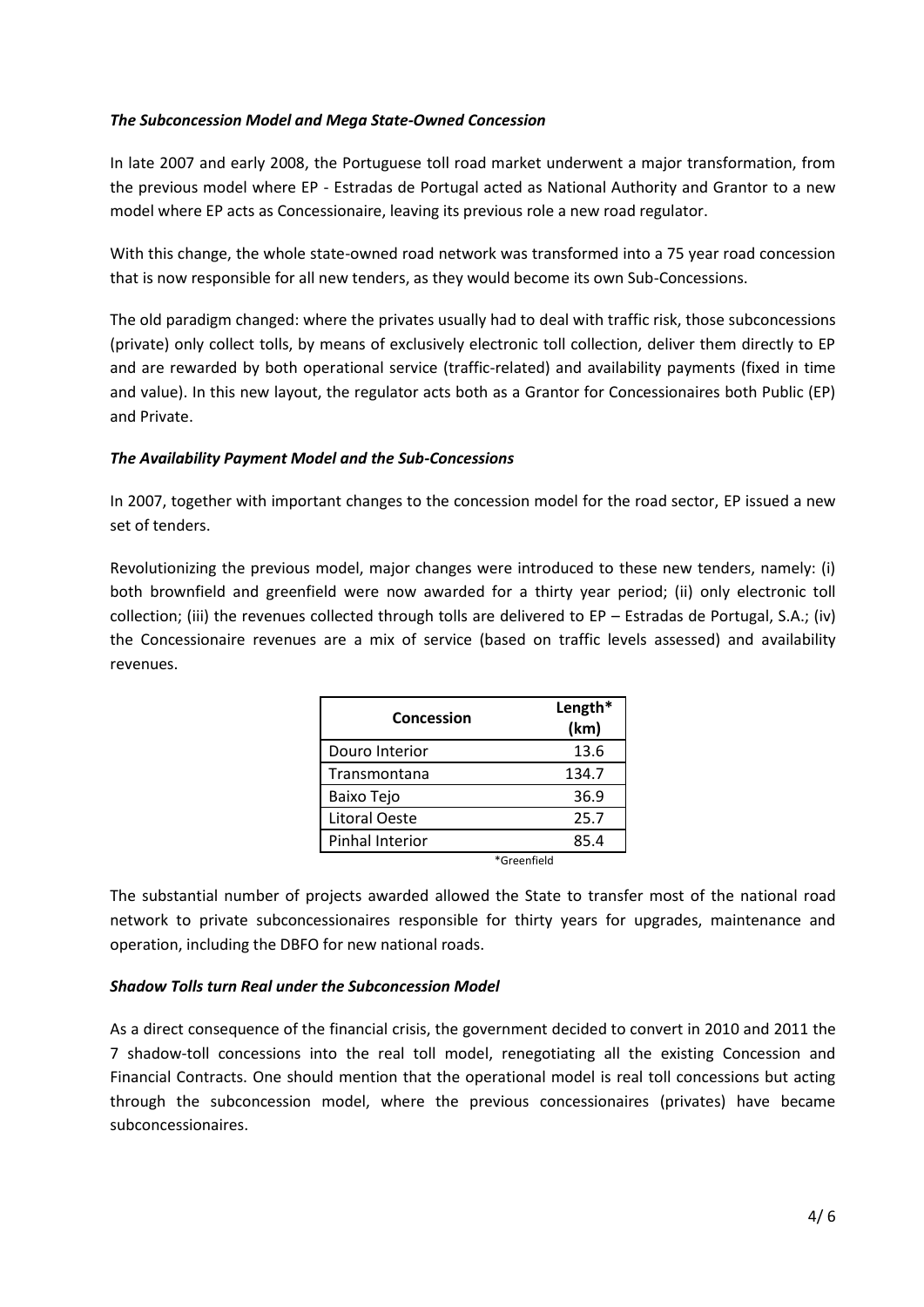| Concession            | Length<br>(km) |
|-----------------------|----------------|
| <b>Beira Interior</b> | 177.5          |
| Algarve               | 129.8          |
| Costa de Prata        | 104.5          |
| <b>Interior Norte</b> | 156.6          |
| Beiras Litoral e Alta | 172.6          |
| Norte Litoral         | 113.3          |
| <b>Grande Porto</b>   | 54.7           |

#### *Regional Shadow Toll Concessions*

In the Madeira and Açores archipelagos were launched shadow toll concessions. In Madeira the concession was awarded in the year 2000 to Vialitoral and in Açores the concession was awarded to Euroscut Açores in the year 2006.

| Concession             | Length<br>(km) |
|------------------------|----------------|
| <b>Euroscut Açores</b> | 31.1           |
| Vialitoral             | 11 J           |

# *Future and Present Trends*

Following the strategic plan presented by the Portuguese government, PPP road contracts will be renegotiated in order to obtain substantial fiscal gains, while ensuring a sustainable reduction in government liabilities.